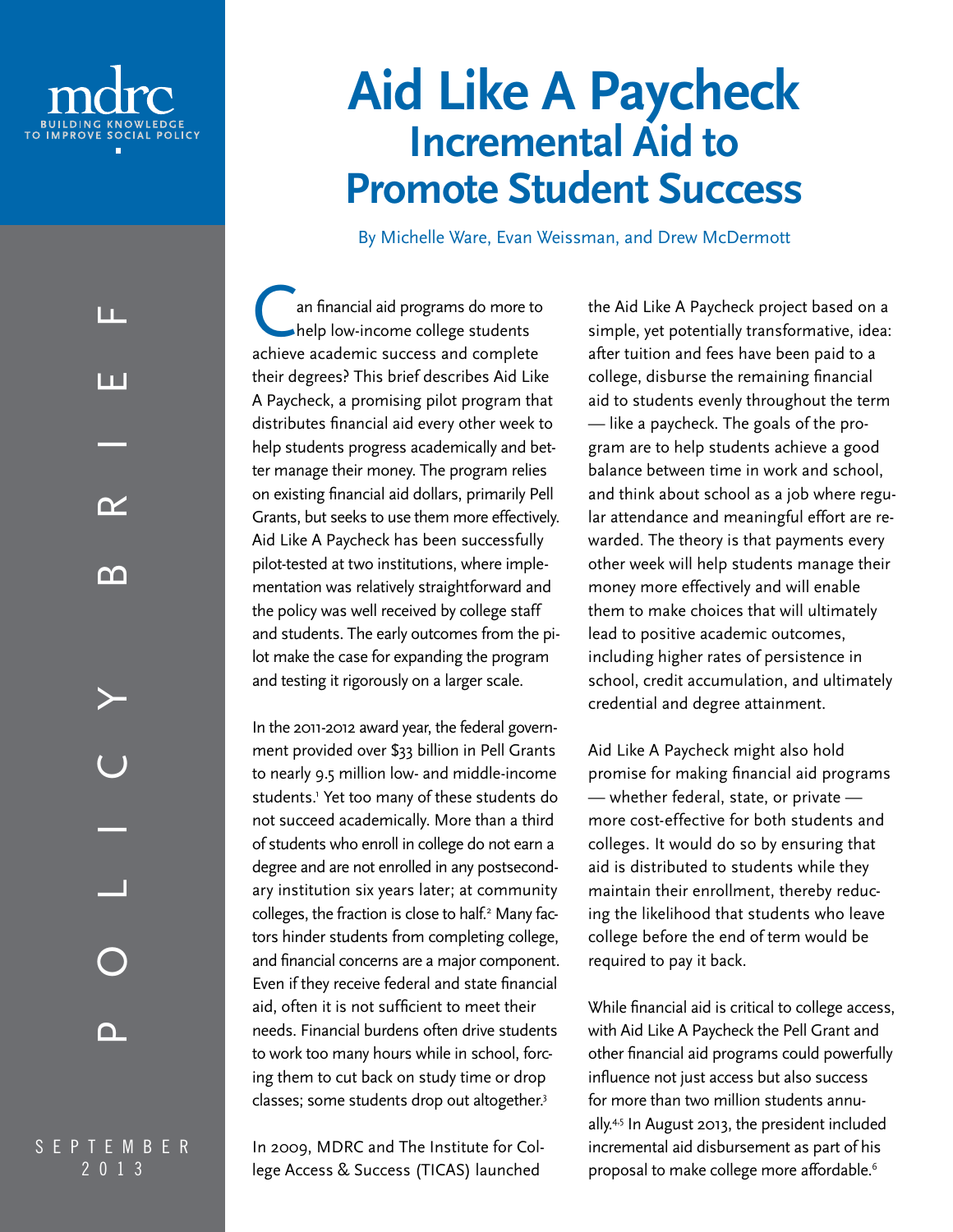## **A C l o s er Look a t A i d L i ke A P a y c h e c k**

In standard financial aid practice, a college applies a student's financial aid award towards tuition and fees, and then disburses any remaining money to the student in the form of a financial aid refund. (See Box 1.) Although the exact frequency varies from college to college, most disburse the refund in one or two lump sums in a term. Research shows that lump sum payments do not tend to last, however, so this standard method of financial aid disbursement may not fully help students cover living and school-related expenses over the course of the term.7 Moreover, a student who receives all of his or her refund and then withdraws from all classes before completing at least 60 percent of the term may be required to pay back part of the amount.8 If the student fails to do so, the college must bear the cost, and the student may not be allowed to reenroll until he or she settles the debt with the college.

In contrast with lump sum refunds, Aid Like A Paycheck generates disbursements every other week. (See Box 2 for a comparison between lump sum disbursement methods and Aid Like A Paycheck.) This should help students stay financially stable and promote their success throughout the term. This may happen in several ways. First, the program seeks to address poor financial management, which can force students to increase work hours or drop classes late in the semester in order to address financial needs. Second, the biweekly checks may reinforce positive student behavior — in this case, by giving students a prompt to stay enrolled in college in order to receive all of their financial aid. In some instances this method would put money in the hands of students earlier then they would otherwise receive it. Aid Like A Paycheck may also reduce the need for colleges to recoup funds from students who have dropped out — and in turn reduce the

number of students who are unable to reenroll because of their inability to repay their colleges.

Importantly, Aid Like A Paycheck clearly fits within the Department of Education regulations that allow any college to "pay a student at such times and in such installments as it determines will best meet the student's needs."9 For Aid Like A Paycheck to apply, a student must have sufficient aid, after tuition and fees are paid and books are purchased, to generate a refund that can be split into biweekly checks. In collaboration with the pilot colleges, MDRC estimated that the minimum refund needed to make Aid Like A Paycheck meaningful for students was \$800 per term, or \$1,600 per academic year, which translated into eight biweekly checks of at least \$100 over a 16-week term.

#### The Origins and Implications of AID LIKE A PAYCHECK

In 2007, TICAS assessed the financial aid services that students at California's community colleges receive and used the findings to encourage colleges to consider how their administrative and operational decisions could help or hinder students' access to financial aid and the likelihood of academic success.<sup>10</sup> TICAS developed the Aid Like A Paycheck concept as part of its continued exploration of these issues and to investigate how the administration of financial aid itself can influence student outcomes. In 2009, with support from the Bill & Melinda Gates Foundation, MDRC began collaborating with TICAS to refine Aid Like A Paycheck and implement pilot studies at several colleges.

Aid Like A Paycheck builds on MDRC's other financial aid research focused on modifying financial aid to help community college students achieve better academic outcomes, including higher rates of persistence in school and degree completion. In 2008, MDRC launched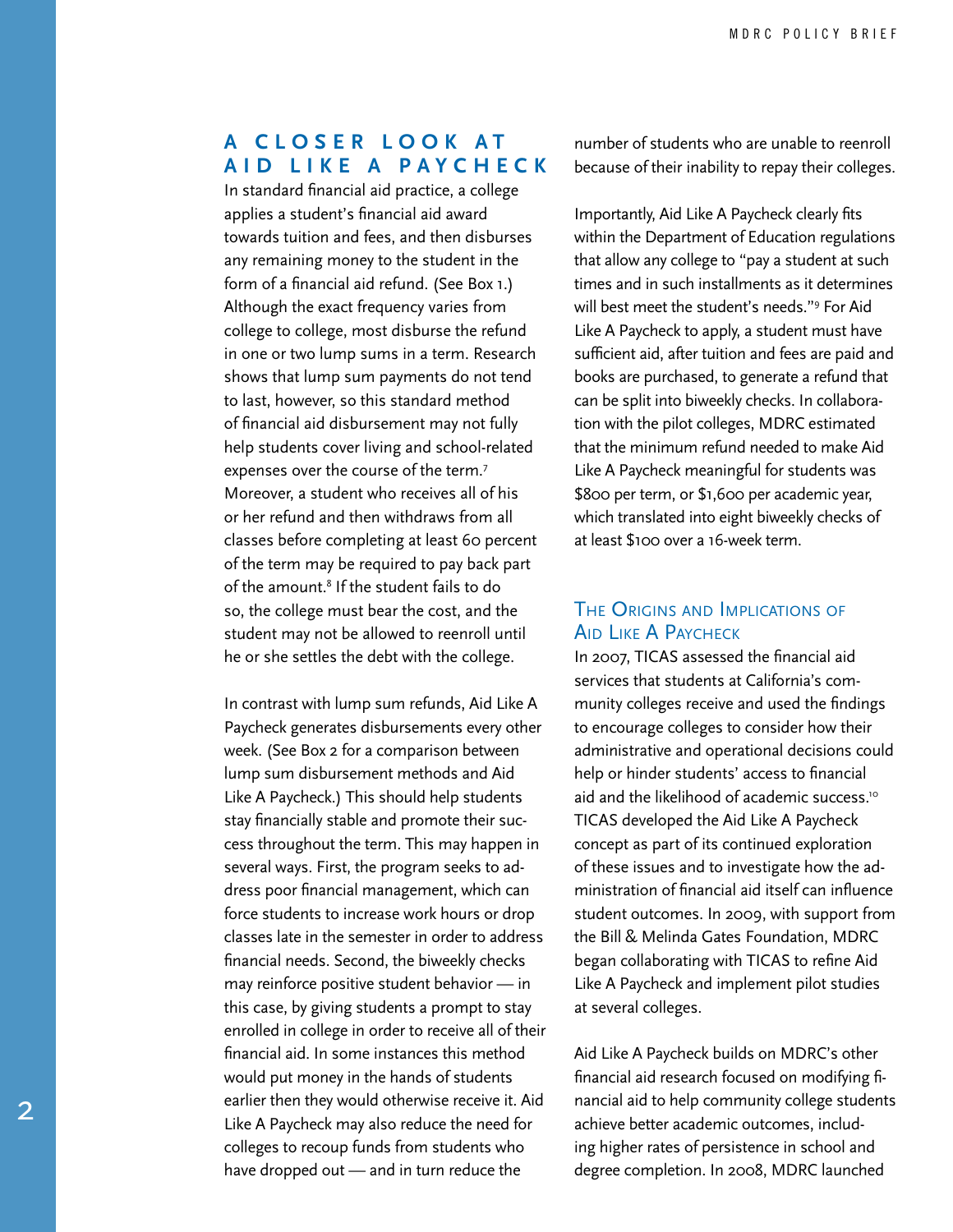# **Box 1. Calculating a Student's Financial Aid Refund**

To apply for both federal and state financial aid, a student fills out the U.S. Department of Education's Free Application for Federal Student Aid (FAFSA). The information contained in the FAFSA includes self-reported data on income, assets, family size, and other items that affect a student's ability to pay for higher education. Based on the student's Expected Family Contribution (estimated from the FAFSA), year in school, enrollment status, and cost of attendance, an institution's financial aid office determines the amount of monetary assistance the student will receive (the student's financial aid package). The financial aid may come from several different sources including a federal Pell Grant, loans, work-study, and state, local, and institutional aid.\* However, the total package may not cover all costs, resulting in unmet need. As the figure below shows, the total cost of attendance is composed of three main elements.

Before disbursing financial aid directly to students, the college applies the aid towards the student's tuition and fees (Step 1 below). The college then provides any remaining money to the student in the form of a financial aid refund (Step 2).



#### **NOTES**

Federal requirements refer to the amount of student aid that exceeds allowable charges by an institution as a "credit balance"; school administrators typically refer to this amount as the financial aid refund.

\*For more detail on calculating a financial aid package, see U.S. Department of Education, Office of Federal Student Aid (2013).

the national Performance-Based Scholarship (PBS) Demonstration, seeking to evaluate whether performance-based scholarships can accomplish these goals. Performance-based scholarships are need-based grants paid directly to students if they meet specific benchmarks (such as maintaining a 2.0 grade point average), and paid *in addition* to other aid. The hypothesis behind them is that by making additional financial aid conditional, the scholarships give students an incentive to perform better in their classes in the short term, ultimately leading to long-term gains. Preliminary results from the PBS Demonstration show modest but positive effects on important markers of academic progress, including increases in credits earned and in students' abilities to meet end-of-term benchmarks. Impacts grew for students in their second term with the program.<sup>11</sup>

Aid Like A Paycheck also incorporates an incentive structure, but seeks to generate benefits for students using *existing* funds and sources of financial aid. Because Aid Like A Paycheck does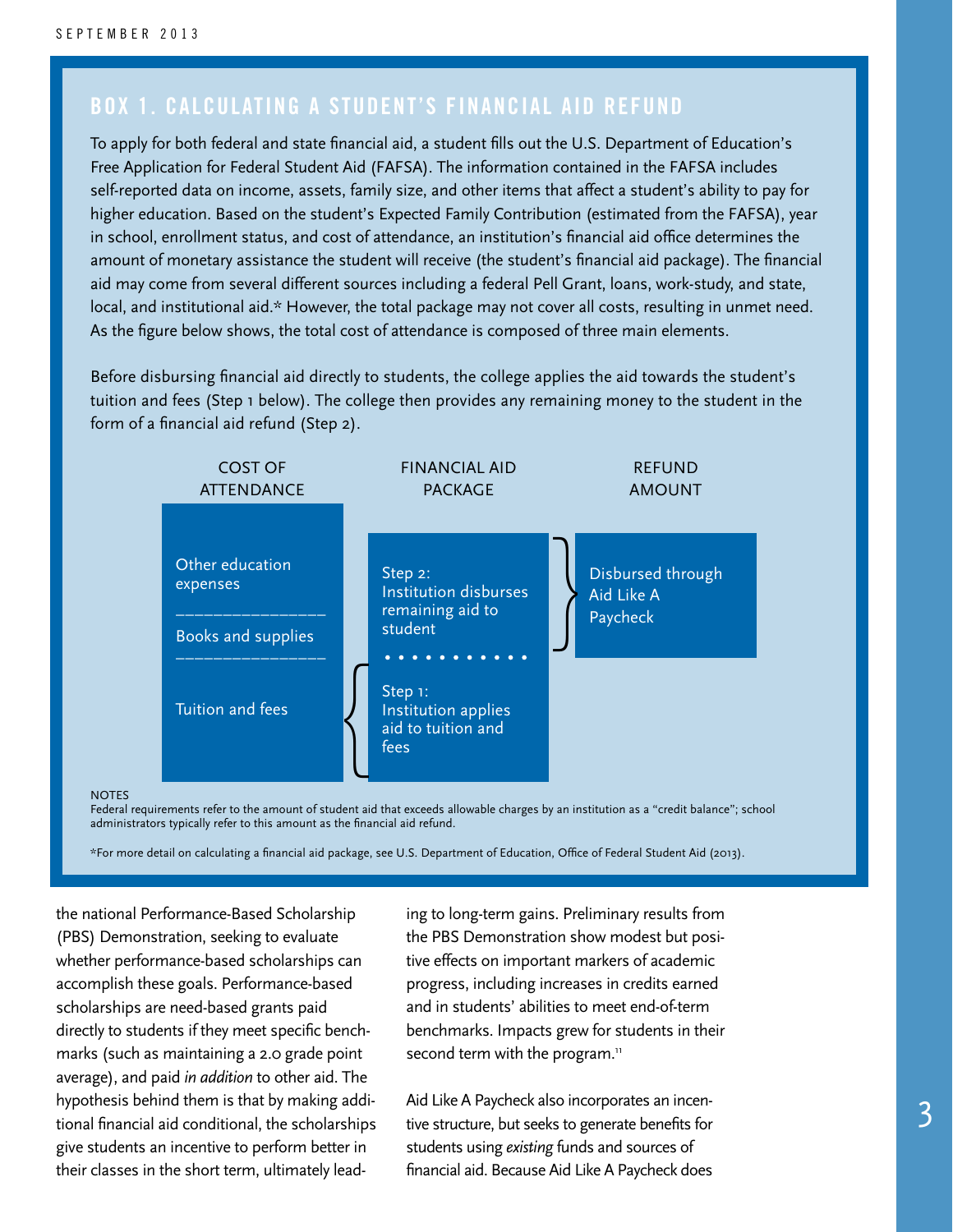# **Box 2. Aid Like A Paycheck in Practice**

As described in Box 1, when a student receives financial aid in an amount greater than tuition and fees, the college provides the remaining money to the student in the form of a financial aid refund. Colleges typically make these refund payments in one or two lump sums during a term. In addition, federal regulations require the institution to make a sufficient portion of the refund available within the first week of the term for the student to purchase books and supplies, as indicated in the 1st Week column in the figure below.

Below are four disbursement methods, including Aid Like A Paycheck, that a college might use to provide a student with his or her refund.\* The refund amount in the example assumes the student is attending full time (12 or more credits) and is receiving a maximum Pell Grant (\$2,775 per term), in addition to other grants that cover the full cost of tuition and fees. This means that the student's financial aid refund includes the full Pell Grant amount.†

|                                         | <b>1ST WEEK</b><br><b>OF TERM:</b><br><b>CREDIT/</b><br><b>DISBURSEMENT</b><br><b>FOR BOOKS</b><br><b>AND SUPPLIES</b> | 2ND<br><b>WEEK</b> | 4TH<br><b>WEEK</b> | 6TH<br><b>WEEK</b> | 8TH<br><b>WEEK</b> | 10TH<br><b>WEEK</b> | 12TH<br><b>WEEK</b> | 14TH<br><b>WEEK</b> | 16TH<br><b>WEEK</b> | <b>TOTAL</b> |
|-----------------------------------------|------------------------------------------------------------------------------------------------------------------------|--------------------|--------------------|--------------------|--------------------|---------------------|---------------------|---------------------|---------------------|--------------|
| <b>DISBURSEMENT</b><br><b>EXAMPLE A</b> | \$400                                                                                                                  | \$2,375            |                    |                    |                    |                     |                     |                     |                     | \$2,775      |
| <b>DISBURSEMENT</b><br><b>EXAMPLE B</b> | \$400                                                                                                                  |                    |                    |                    |                    | \$2,375             |                     |                     |                     | \$2,775      |
| <b>DISBURSEMENT</b><br><b>EXAMPLE C</b> | \$1,388                                                                                                                |                    |                    |                    |                    | \$1,387             |                     |                     |                     | \$2,775      |
| <b>AID LIKE A PAYCHECK</b>              | \$400                                                                                                                  | \$297              | \$297              | \$297              | \$297              | \$297               | \$297               | \$297               | \$296               | \$2,775      |

#### NOTES

4

\*The disbursement examples in the chart are common at many colleges where tuition and fees are low or state aid is available. No national data available indicate which disbursement schedules are most common.

†The total amount of the financial aid refund could be larger or smaller depending on the student's financial need and the types of financial aid that make up the student's financial aid package. Students would receive the entire Pell Grant amount as a refund (as above) in cases where the state or local aid amount is enough to cover tuition and fees.

> not increase a student's overall financial aid, it cannot help him or her meet financial obligations beyond the available resources. Yet because the program would be sustained as long as a student receives financial aid, even small positive impacts on student outcomes should accumulate steadily over time rather than dissipate, as is the case with many short-term interventions.

#### PROMISING FINDINGS FROM THE PILOT

Aid Like A Paycheck has been successfully implemented on a small scale at two colleges: Mt. San Antonio College (Mt. SAC) in southern California, with a full-time enrollment of approximately 20,500 students, and Triton College just outside Chicago, with approximately 9,100.12 The initial phase of the project sought to answer three key questions: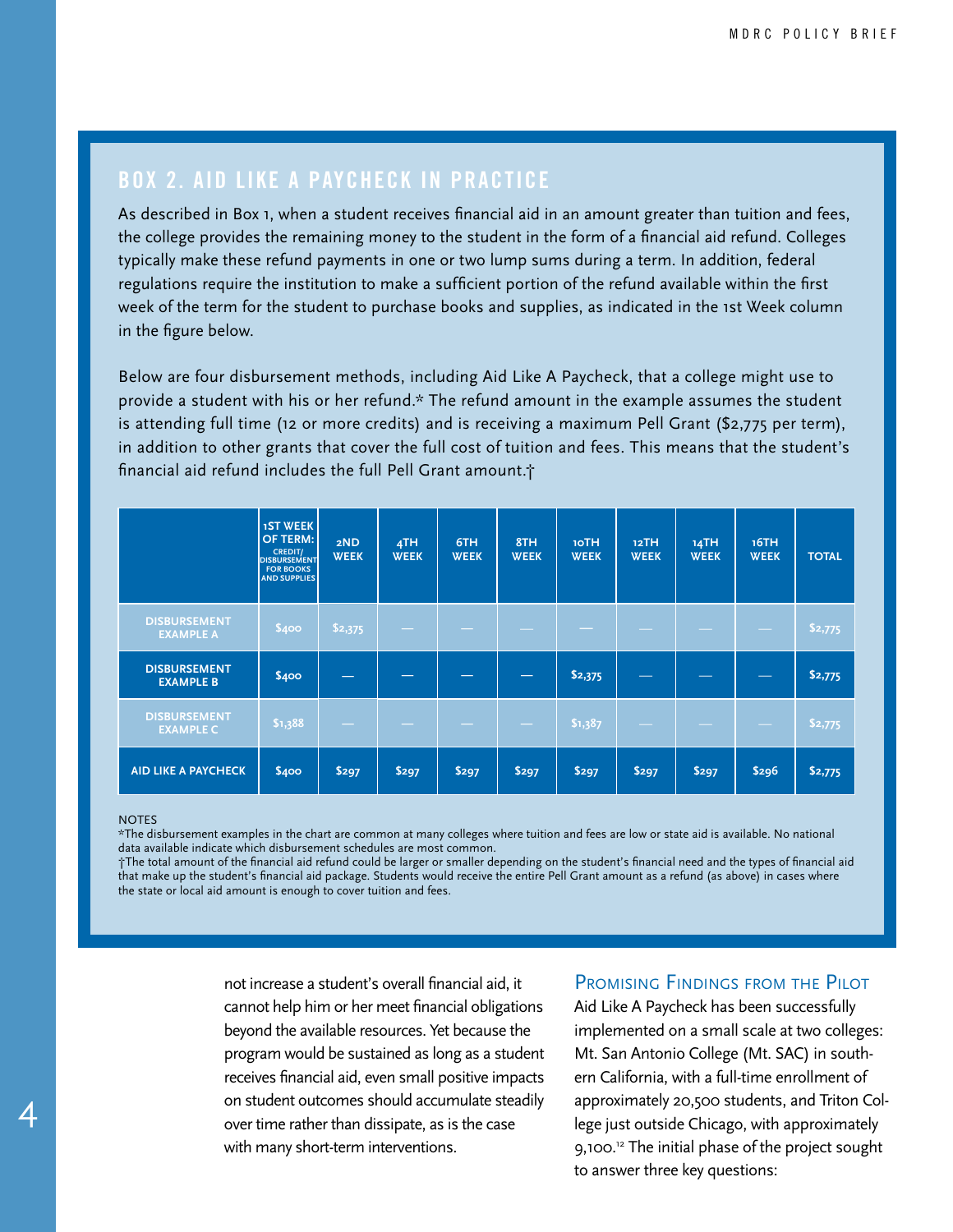- 1. Could Aid Like A Paycheck be implemented at the colleges?
- 2.Do students and administrators believe the intervention is worthwhile?
- 3. Are there early indications that the intervention supports students' positive academic behaviors?

Mt. SAC began providing Aid Like A Paycheck to students in the fall of 2010. The low cost of tuition at California community colleges (\$780 for a full-time student in 2010-2011) made Mt. SAC an ideal site to begin implementation: its lower-income students typically receive large financial aid refunds.13 As shown in Box 2, full-time students receiving a waiver to cover their fees could receive a refund of their entire \$5,500 Pell Grant, less any money used to cover books and supplies.14 Since 2010, Mt. SAC has provided biweekly payments to just over 200 students. After a successful start at Mt. SAC, MDRC expanded Aid Like A Paycheck to Triton College, where close to 150 full-time and parttime students have participated since 2011.

Across both sites, the implementation of Aid Like A Paycheck has been relatively straightforward, with colleges incorporating the model into their current disbursement practices, adjusting internal programming and procedures as needed, and distributing checks on time and in the correct amounts. While \$100 was the minimum threshold for a biweekly disbursement, students typically received checks ranging from around \$125 to \$350. As students enrolled for more or fewer credits, colleges could adjust disbursements based on students' new eligibility.<sup>15</sup> Pilot colleges have offered hardship exemptions to students who demonstrated the need to switch to a lump sum payment in order to cover unexpected financial needs. A small number of students requested these, generally to cover

large, one-time expenses such as a car repair or other bills.

Each semester, adjustments have been made to improve implementation. Most notably, a series of optional online modules were developed to provide students with detailed information regarding the goals

*"Aid Like A Paycheck ... helped ease our burden, focus on school and not so much on work. That way we can get ahead faster, work on school and not have to worry about anything else going on in our lives."*

of Aid Like A Paycheck, budgeting and money management, and how to borrow wisely. Students were e-mailed links to and information about the modules throughout the semester at intervals that corresponded with the biweekly check disbursements.

While work continues to be done to refine the modules and the intervention, overall indicators from the pilot show that Aid Like A Paycheck has been well received by college staff and students, with students' responses and enthusiasm generally exceeding expectations. In keeping with the theory of change, when asked to describe their experience with Aid Like A Paycheck, students said that being in the program helped them to spend their money wisely, decrease work hours, and focus on their studies.

#### **N ext Ste ps**

Aid Like A Paycheck can contribute much to current national conversations about financial aid. Working with existing financial aid, Aid Like A Paycheck has the potential to affect more than two million students annually, if shown to have a positive effect on student success about half of the more than three million Pell Grant recipients at community colleges plus additional students at public four-year institu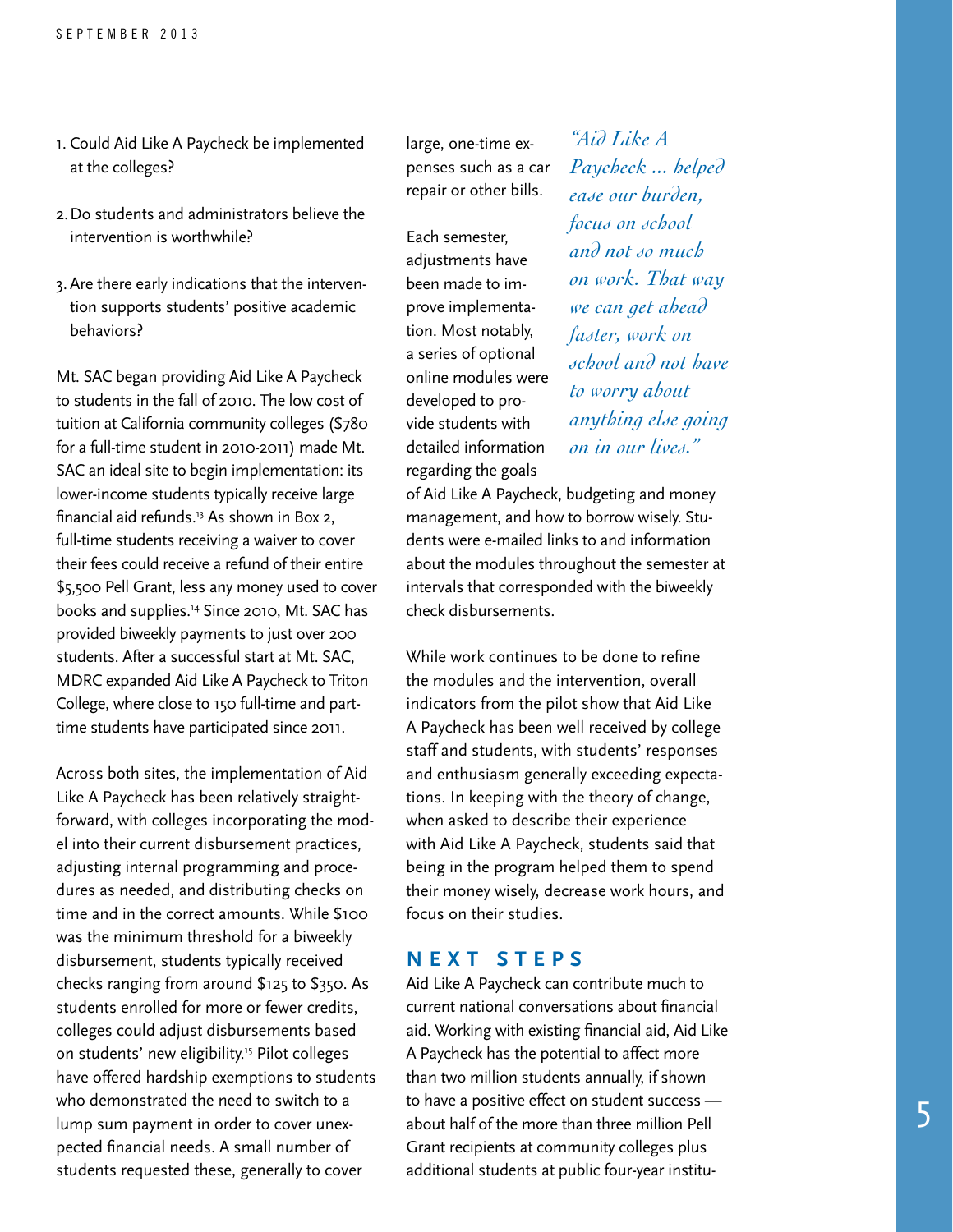tions and private colleges. It could also have implications for state policy in places where a significant amount of state aid is disbursed directly to students.

Students affected by Aid Like A Paycheck would tend to be those who have the largest financial needs, attend school full time, or attend community colleges. Students at higher-cost private or public four-year institutions may be less likely to receive financial aid refunds and be affected by the policy. Some students with financial need attending these types of institutions could still benefit, however, particularly in states with higher levels of state or institutional aid that could be used to cover a student's tuition and fees. A review of state aid and college costs suggests several states that might have a large proportion of students who receive financial aid refunds sufficient for biweekly disbursements, including California, Illinois, Texas, Michigan, and North Carolina.

However, further research needs to be conducted to evaluate the trade-offs between Aid Like A Paycheck and the current methods of financial aid distribution, and the impact on each stakeholder in the aid process: students, colleges, states, and the federal government. It is reasonable to assume that no intervention would be entirely without costs for all parties. Further research may provide insight into whether Aid Like A Paycheck better supports access and success without placing an undue burden on students, or on an already complicated financial aid system.

The program is also relatively new and has yet to be tested on a large scale. MDRC is considering the following important questions as the idea gains national attention.

#### Can Aid Like A Paycheck Be Implemented on <sup>a</sup> Large Scale?

The program at the pilot colleges has been offered only to a relatively small number of students. For Aid Like A Paycheck to be expanded at these colleges, or to other colleges, it will be important to build support and share information broadly among students, faculty, and staff. While financial aid offices will take the lead in implementation, information technology (IT) and student accounts departments also play an important role: the financial management and payment systems at the pilot colleges have been only partially automated and currently require manual efforts to ensure that payments are timely and accurate. If the number of disbursements is to be increased, ultimately these systems must be modified to shift the burden of handling them to computer systems rather than line staff in financial aid or student accounts departments. Putting procedures in place to automate the payments and communicate the program to students, faculty, and staff should reduce the implementation burden over time.

### How Does Aid Like A PAYCHECK INTERACT WITH STUDENTS' CONTINUED Eligibility and Receipt of Financial A<sub>ID</sub>?

Increasingly, institutions are looking for ways to ensure that students receiving financial aid are in school and meeting their academic obligations. At the same time, many practitioners and stakeholders are wary of stricter enforcement efforts that may unnecessarily reduce the amount of aid available to students and institutions. Aid Like A Paycheck may offer an opportunity for institutions to align financial aid with students' eligibility in a way that is beneficial to both students and the college.

As mentioned above, when students receiving financial aid withdraw from their classes before completing 60 percent of the term, colleges can be required to return funds to the Department of Education (referred to as Return to Title IV, or "R2T4"). In turn the colleges seek to recover these funds from students, and students who fail to pay may be denied future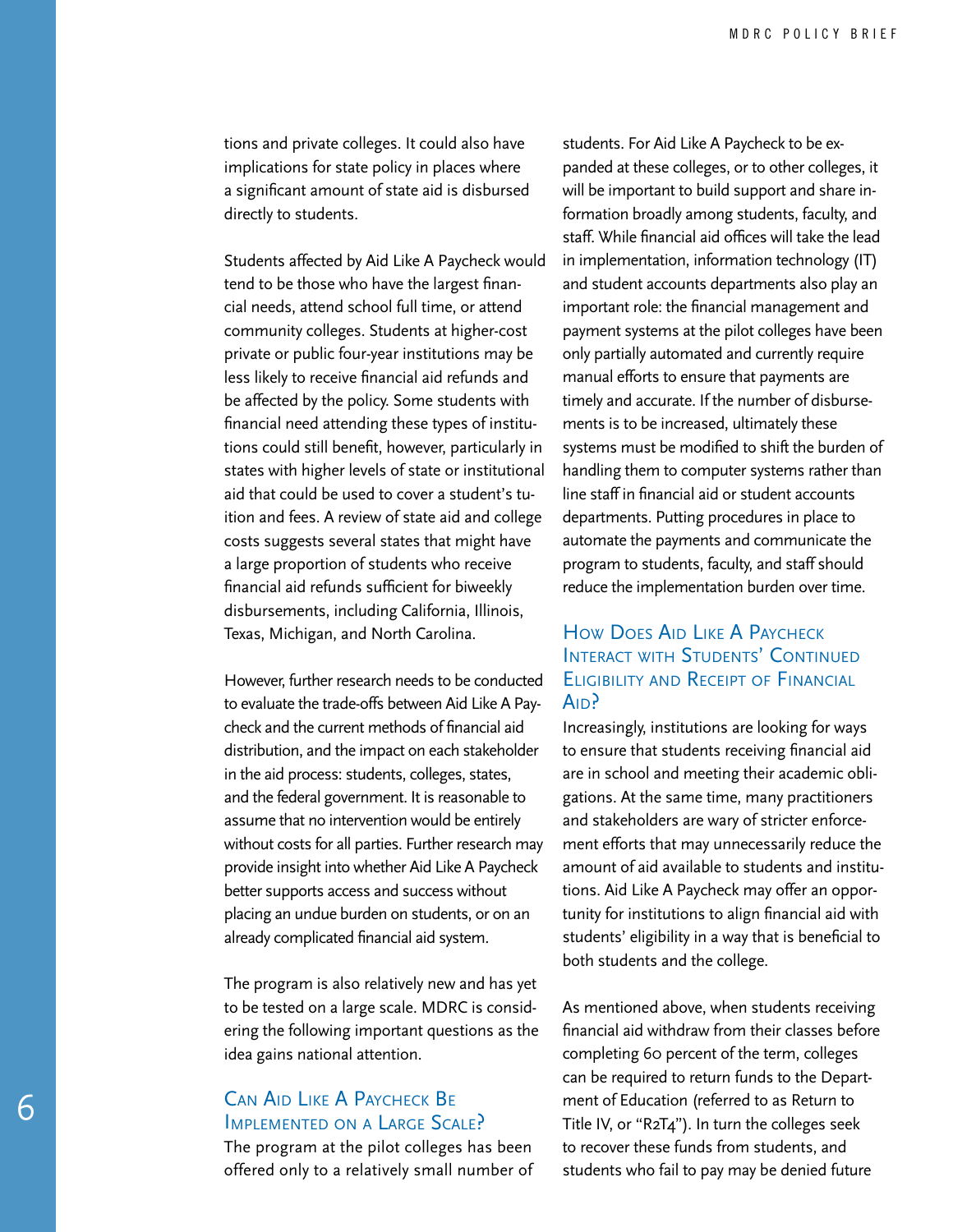enrollment or have their debts turned over to a collection agency. College policies may also require students to return additional funds to the institution, separate from the amount returned to the federal government. Some colleges hold students' refund disbursements until later points in the semester, which may reduce how often money has to be repaid — and how much — but that can delay students from gaining access to money they need. Aid Like A Paycheck may offer an efficient alternative that ensures students receive funds throughout the term, while avoiding early overpayments. With biweekly payments, if a student withdraws a college can adjust or stop the student's payments for the remainder of the semester, decreasing the risk to students and colleges of needing to return or recoup funds.

MDRC will monitor these efficiencies and trade-offs by tracking the refunds to students who receive their aid biweekly compared with those to students who receive lump sum payments, and by tracking the Returns to Title IV under each system.

With clear communication about eligibility criteria, biweekly payments may also help raise students' awareness and ability to meet existing satisfactory academic progress (SAP) requirements.16 While Aid Like A Paycheck should not affect SAP policies or their enforcement, aligning biweekly payments with enrollment may help students view their financial aid as linked to enrollment and progress at the college.

#### How CAN COLLEGES ENSURE THAT AID LIKE A PAYCHECK DOES NOT CREATE FINANCIAL HARDSHIP?

By spreading out financial aid refunds into biweekly payments, Aid Like A Paycheck could potentially exacerbate students' financial difficulties. During the early pilot phase, colleges offered hardship exemptions to students who

demonstrated the need to switch to a lump sum payment in order to cover large, unexpected financial needs. The colleges and MDRC have closely monitored these student requests for exemptions, however, and have found that they are relatively rare. Most students do not appear to be experiencing additional hardships as a result of Aid Like A Paycheck. As the pilot evolves and less student choice is granted, MDRC is continuing to monitor exemption requests and college procedures with the goal of creating a policy most likely to reduce students' financial stress.

#### Can Loans Be Disbursed Like <sup>a</sup> PAYCHECK?

Triton College has offered students the option of biweekly disbursements of federal student loans, and a few students opted to receive their loans in this manner. Triton has relatively few students who receive loans, however, so the number of students receiving biweekly loan payments is also small. The theory with loans is similar to that for other aid disbursement, but with loans there is the additional consideration that the biweekly disbursements may directly influence students' borrowing behavior and debt accumulation. Because the payments are spread throughout the term and may improve students' money management, students may realize midterm that they do not need the total loan disbursement. They could reduce or stop their loans at any time, thus limiting the amount of debt they accumulate. Alternatively, smaller, more frequent disbursements could feel less substantial to students, leading them to allow debt to accumulate gradually without being aware of the rising total.

#### How Could Aid Like A PAYCHECK BE COMBINED WITH OTHER CAMPUS Efforts?

Aid Like A Paycheck could be combined with other strategies to enhance student success,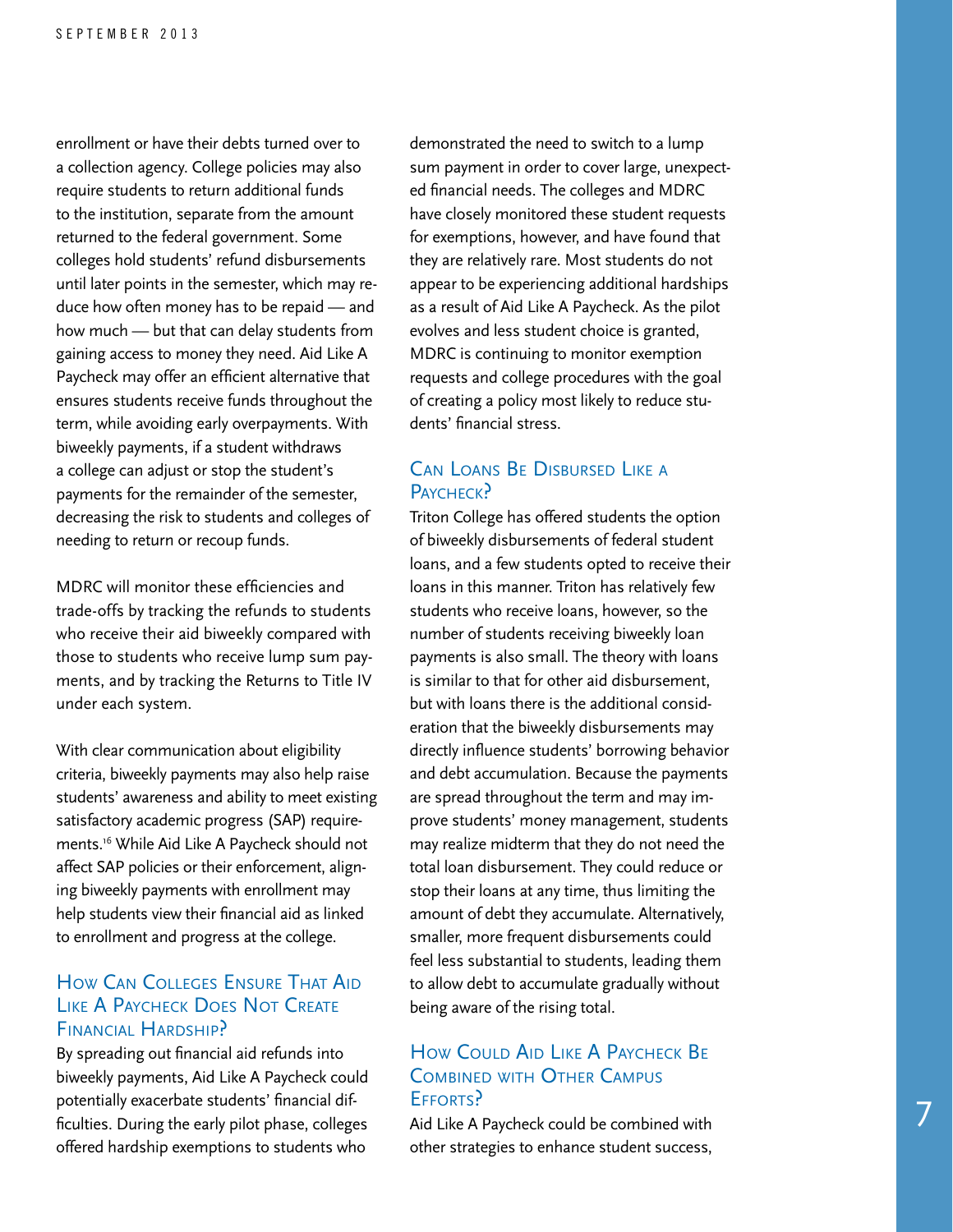potentially enhancing the effectiveness of each. In the pilot phase, students have been given access to online modules containing information and tools to help them budget their money and balance their time between work and school. Aid Like A Paycheck could also be incorporated into more robust financial assistance programs, including additional financial aid, career services, or financial literacy classes. Together, Aid Like A Paycheck and these supports could help students maintain or regain financial security as they continue in school.

### WHO IS MOST LIKELY TO REAP THE Financial Benefits — or Bear the COSTS — OF AID LIKE A PAYCHECK?

Even without impacts on student behavior, several known mechanisms could lead to benefits and costs if Aid Like A Paycheck were implemented more broadly.

The greatest potential financial benefit to colleges from Aid Like A Paycheck might arise from reduced Returns to Title IV under the program.17 However, colleges that implement Aid Like A Paycheck would also probably bear the direct costs of implementation. These costs would diminish over time as systems are automated. Ultimately, administering biweekly refunds may be feasible at little or no additional cost compared with current procedures, particularly at colleges that offer direct deposit payment options to students.

Students could also benefit if they were required to repay less, particularly those who might otherwise fail to repay, thereby incurring debts to the college that could damage their credit ratings and prevent them from reenrolling in the future. But students could be harmed if funds are unavailable up front for large expenses. In addition, some colleges use outside vendors to disburse funds and these vendors may charge fees per withdrawal, so the program could have the unintended consequence of increasing fees for students.

The federal government could potentially reap several economic benefits from Aid Like A Paycheck. If federal Pell funds were paid out

# **Box 3. Is Aid Like A Paycheck Right for Colleges in My State?**

Before deciding to partner with researchers and test Aid Like A Paycheck at one or more institutions in a state, stakeholders and college representatives may want to explore the following considerations:

- 1. Given the current financial aid structure at the college(s) and the availability of state aid, is it likely that enough students at any specific institution would be affected to justify the effort? To estimate the number of students that would be affected, examine:
	- a. How many students enrolled in the prior academic year?
	- b. Among the enrolled students, how many were eligible for Pell Grants?
	- c. Among the Pell-eligible students, how many received a financial aid refund of at least \$800 (after accounting for tuition, fees, books, and supplies) in at least one of the two semesters?

*This is the number of students who could receive their refunds in biweekly payments.*

- 2. Would loans or state aid be disbursed in biweekly increments as well? How would this affect the number of students receiving biweekly payments?
- 3. Does the program fit well with other initiatives and priorities in the state or at the institution?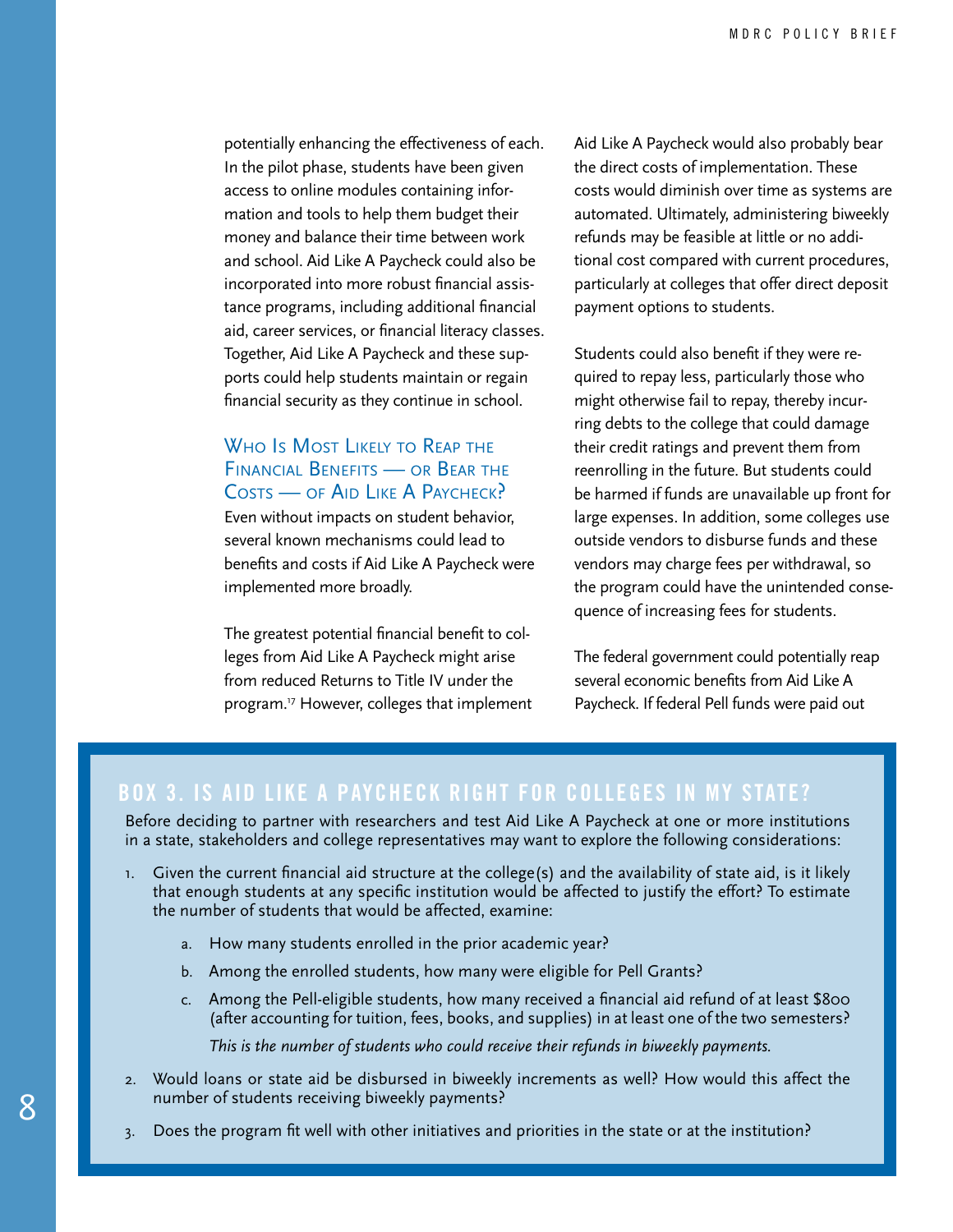more slowly than they are now, the federal government would benefit financially from the net interest on these funds; conversely, in cases where funds were paid earlier, the federal government would suffer a net loss. In any case, either the government or the student would benefit, to the financial detriment of the other.<sup>18</sup> Additionally, the federal government may benefit from a reduction in overpayments that need to be returned, because these returns are in some cases capped in ways that prevent the government from recovering the full amount of unearned funds.19

States would generally not see a financial impact from Aid Like A Paycheck unless a significant amount of state aid is paid directly to students (in which case the effect of shifting net interest would be similar to that described for the federal government). More often, state aid covers tuition and fees, freeing Pell Grant or loan dollars to be disbursed directly to students. States' primary interest in Aid Like A Paycheck may not be directly financial; rather, states' main interest may be in the common goal shared by many stakeholders: supporting student success and college efficiency.

#### **Con cl u si o n**

Many of the economic and other benefits or costs of Aid Like A Paycheck are hypothesized to be relatively small, but the policy has the potential to affect millions of students nationally. As a result, even small effects may add up to a substantial impact. The program should therefore be tested rigorously before widespread implementation to ensure that it is tailored to produce the maximum benefits for students and other stakeholders. Important questions to be answered in an evaluation include:

• Can Aid Like A Paycheck be implemented at larger scale with fidelity to the core design? What factors facilitate successful implementation?

- Does Aid Like A Paycheck affect students' academic outcomes, such as credits earned or persistence in school?
- Does the policy affect economic outcomes, such as total aid received or debt accumulated?
- What are the costs and benefits to students, colleges, states, and the federal government?

To answer these questions, MDRC is building partnerships with colleges, states, and funders with the goal of launching a large-scale randomized control trial across several institutions and states. Box 3 provides questions to help states and colleges determine if they may be ready to test Aid Like A Paycheck.

If sufficient support is received, development of the full study will begin in the coming year, allowing MDRC to measure the impacts of Aid Like A Paycheck by comparing the outcomes of students selected to receive biweekly disbursements with similar students selected to receive their refunds through lump sum payments. A large enough research sample should allow MDRC to identify even small impacts with confidence. With follow-up, MDRC can also measure impacts on long-term outcomes such as college completion. A survey of students could potentially identify the economic impacts of Aid Like A Paycheck in the short and long term, and help to illuminate the mediating factors that may lead to program effects — for instance, students' school and work balance, economic stress, or response to the incentive structure of the biweekly payments. Finally, such a study can estimate the costs and savings related to Aid Like A Paycheck for all those parties affected.

For more information on Aid Like A Paycheck and MDRC's portfolio of financial aid work, see www.mdrc.org/focus\_area/financial-aid.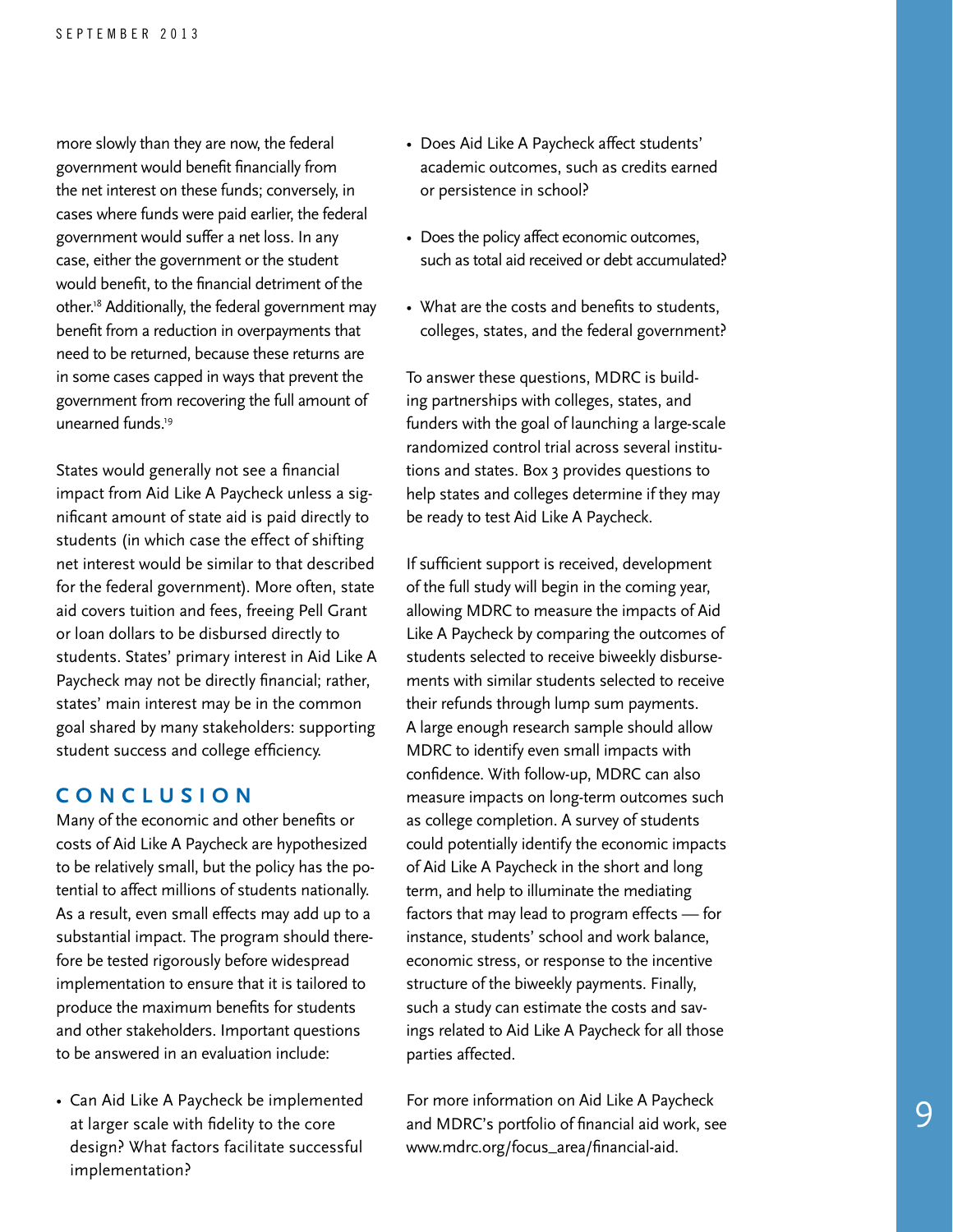#### **NOTE S**

1 U.S. Department of Education, Office of Postsecondary Education (2013).

2 Radford, Berkner, Wheeless, and Shepherd (2010).

3 Johnson and Rochkind (2009).

4 This goal of using financial aid to boost both access and success is also often mentioned in the white papers produced as part of the Reimagining Aid Design and Delivery project, funded by the Bill & Melinda Gates Foundation. See Nelson (2013).

5 Based on conservative estimates using only students' Pell Grant amounts (determined by actual reported award amounts received) and disregarding other types of financial aid, Aid Like A Paycheck would affect more than 30 percent of Pell Grant recipients at two-year public institu tions, or about one million students out of more than three million. About 50 percent of Pell Grant recipients would be affected if median state and local grant aid are included in the calculation, and about 70 percent would be if median institutional aid is included alongside state and local grant aid. Similar calculations for public four-year col leges and other types of institutions suggest that in total, more than two million students annually could be affected. These calculations use the most recently available data from the Pell Grant Program and the U.S. Department of Education's Integrated Postsecondary Education Data Sys tem. See U.S. Department of Education, National Center for Education Statistics (2013) and U.S. Department of Education, Office of Postsecond ary Education (2013).

6 White House (2013).

7 For example, Barrow and McGranahan (2000) and Goodman-Bacon and McGranahan (2008) show that when low-income families receive lump sum payments from the Earned Income Tax Credit, they tend to spend that money on big-ticket items such as a vehicle or a household appliance.

8 U.S. Department of Education (2013).

9 This explicit permission to colleges to determine how federal financial aid is disbursed pertains to all Title IV grant and loan funds. For the Pell Grant, see U.S. Department of Education (2012a).

10 Cochrane (2007).

11 Patel, Richburg-Hayes, de la Campa, and Rudd (2013); Patel and Richburg-Hayes (2012).

12 Data are from the 2010-2011 academic year. See U.S. Department of Education, National Center for Education Statistics (2013).

13 Taylor (2012).

14 In California, low-income students can qualify for the Board of Governors Fee Waiver, which waives the requirement to pay tuition and fees. See Taylor (2012).

15 Depending on the circumstances, adding or dropping classes could cause a student's refund to go up or down, or it could stay the same. For ex ample, a student who adds enough credits to move from part-time status (typically 6 to 11 credits) to full-time (typically 12 or more credits) might cause the refund to go up, while adding additional credits above 12 may increase fees and thus reduce the refund amount.

16 The federal government requires a student to make satisfactory academic progress (SAP) to con tinue receiving federal financial aid. SAP is defined as progressing through an educational program at a minimum pace (typically no longer than 150 per cent of the published length of the educational pro gram) and achieving a minimum grade point aver age (typically at least a "C" or its equivalent). Each institution is required to check enrolled students' progress at least annually, but has the flexibility to set stricter SAP guidelines or check progress more frequently than the federal requirements. See U.S. Department of Education (2012b).

17 The costs and burden of Returns to Title IV fall primarily on colleges, which must pay back the federal government and are only sometimes able to recoup these funds from students. No national data are available regarding the total amount of funds returned or recouped by col leges each year.

18 Because of differential interest rates and other is sues, the balance between benefits for students and the government is not necessarily a "zero-sum" equation. The benefits to one may be greater or less than the detriment to the other.

19 Title IV includes a grant protection rule, com monly referred to as the 50 percent rule, which in certain cases caps the amount of unearned student aid that must be returned.

#### **R eferen c e s**

Barrow, Lisa, and Leslie McGranahan. 2000. "The Effects of the Earned Income Credit on the Sea sonality of Household Expenditures." *National Tax Journal* 53, 4: 1211-1244.

Cochrane, Deborah F. 2007. *Green Lights & Red Tape: Improving Access to Financial Aid at California's Community Colleges*. Berkeley, CA: The Institute for College Access & Success.

Goodman-Bacon, Andrew, and Leslie McGrana han. 2008. "How Do EITC Recipients Spend Their Refunds?" *Economic Perspectives* 32, 2: 17-32.

Johnson, Jean, and Jon Rochkind. 2009. *With Their Whole Lives Ahead of Them: Myths and Realities About Why So Many Students Fail to Finish College*. New York: Public Agenda.

Nelson, Libby A. 2013. "Reimagining Financial Aid." Inside Higher Ed. Web site: www.insidehighered.com.

Patel, Reshma, and Lashawn Richburg-Hayes. 2012. *Performance-Based Scholarships: Emerging Findings from a National Demonstration*. New York: MDRC.

Patel, Reshma, Lashawn Richburg-Hayes, Elijah de la Campa, and Timothy Rudd. 2013. *Performance-*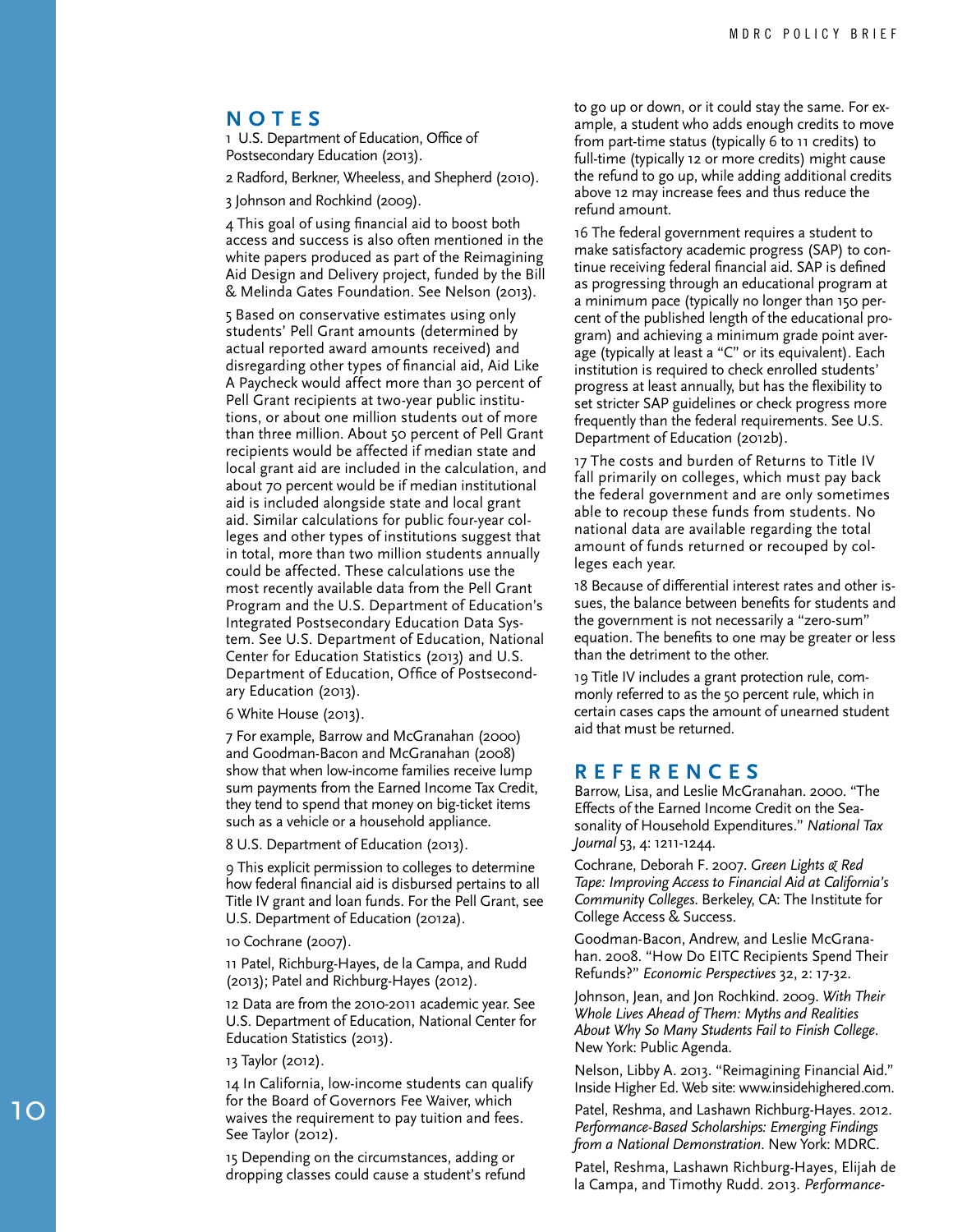*Based Scholarships: What Have We Learned? Interim Findings from the PBS Demonstration*. New York: MDRC.

Radford, Alexandria Walton, Lutz Berkner, Sara C. Wheeless, and Bryan Shepherd. 2010. *Persistence and Attainment of 2003-04 Beginning Postsecondary Students: After 6 Years*. Washington, DC: U.S. Department of Education, National Center for Education Statistics.

Taylor, Mac. 2012. *The 2012-13 Budget: Analysis of the Governor's Higher Education Proposal*. Sacramento, CA: Legislative Analyst's Office.

U.S. Department of Education. 2012a. "Frequency of Payment." *Code of Federal Regulations*, Title 34, Part 690, Subpart G, Administration of Grant Payments (§690.76).

U.S. Department of Education. 2012b. "Satisfactory Academic Progress." *Code of Federal Regulations*, Title 34, Part 668, Subpart C, Student Eligibility  $(\sqrt{668.34})$ .

#### **A c kno wl edgment s**

The Aid Like A Paycheck project would not have been possible without the collaboration of The Institute for College Access & Success (TICAS), which developed the concept and helped to launch the pilot phase of the project with funding from the Bill & Melinda Gates Foundation. We also owe special thanks to the administrators and staff members at Triton College and Mt. San Antonio College for their hard work in partnering with us to develop the concept of Aid Like A Paycheck into an operational model. Additionally, we would like to thank The Annie E. Casey Foundation for their support in the writing and production of this policy brief.

The authors also thank Gordon Berlin, Robert Ivry, John Hutchins, Lashawn Richburg-Hayes, Oscar Cerna, Reshma Patel, Brock Grubb, Phoebe Richman, Amanda Grossman, Dan Cullinan, Donna Chan, and Rogéair D. Purnell, for their helpful comments on this brief and contributions to the project. In addition, a number of outside financial aid experts — Sandy Baum, Eric Bettinger, Thomas Brock, Debbie Cochrane, Bridget Terry Long, and Derek Price — have provided valuable input and guidance throughout the pilot.

U.S. Department of Education. 2013. *2013-2014 Federal Student Aid Handbook: Volume 5, Withdrawals and the Return of Title IV Funds.* Washington, DC: U.S. Department of Education.

U.S. Department of Education, National Center for Education Statistics. "Integrated Postsecondary Education Data System." Web site: http://nces. ed.gov/ipeds. Accessed August 15, 2013.

U.S. Department of Education, Office of Federal Student Aid. "How Aid Is Calculated." Web site: http:// studentaid.ed.gov. Accessed August 15, 2013.

U.S. Department of Education, Office of Postsecondary Education. 2013. *Federal Pell Grant Program End-of-Year Report: 2011-2012*. Washington, DC: U.S. Department of Education, Office of Postsecondary Education.

White House. 2013. "Fact Sheet on the President's Plan to Make College More Affordable: A Better Bargain for the Middle Class." Web site: www.whitehouse.gov.

ported by the following funders that help finance MDRC's public policy outreach and expanding efforts to communicate the results and implications of our work to policymakers, practitioners, and others: The Annie E. Casey Foundation, The George Gund Foundation, Sandler Foundation, and The Starr Foundation.

In addition, earnings from the MDRC Endowment help sustain our dissemination efforts. Contributors to the MDRC Endowment include Alcoa Foundation, The Ambrose Monell Foundation, Anheuser-Busch Foundation, Bristol-Myers Squibb Foundation, Charles Stewart Mott Foundation, Ford Foundation, The George Gund Foundation, The Grable Foundation, The Lizabeth and Frank Newman Charitable Foundation, The New York Times Company Foundation, Jan Nicholson, Paul H. O'Neill Charitable Foundation, John S. Reed, Sandler Foundation, and The Stupski Family Fund, as well as other individual contributors.

The findings and conclusions in this brief do not necessarily represent the official positions or policies of the funders.

For information about MDRC and copies of our publications, see our Web site: www.mdrc.org. Copyright © 2013 by MDRC®. All rights reserved.